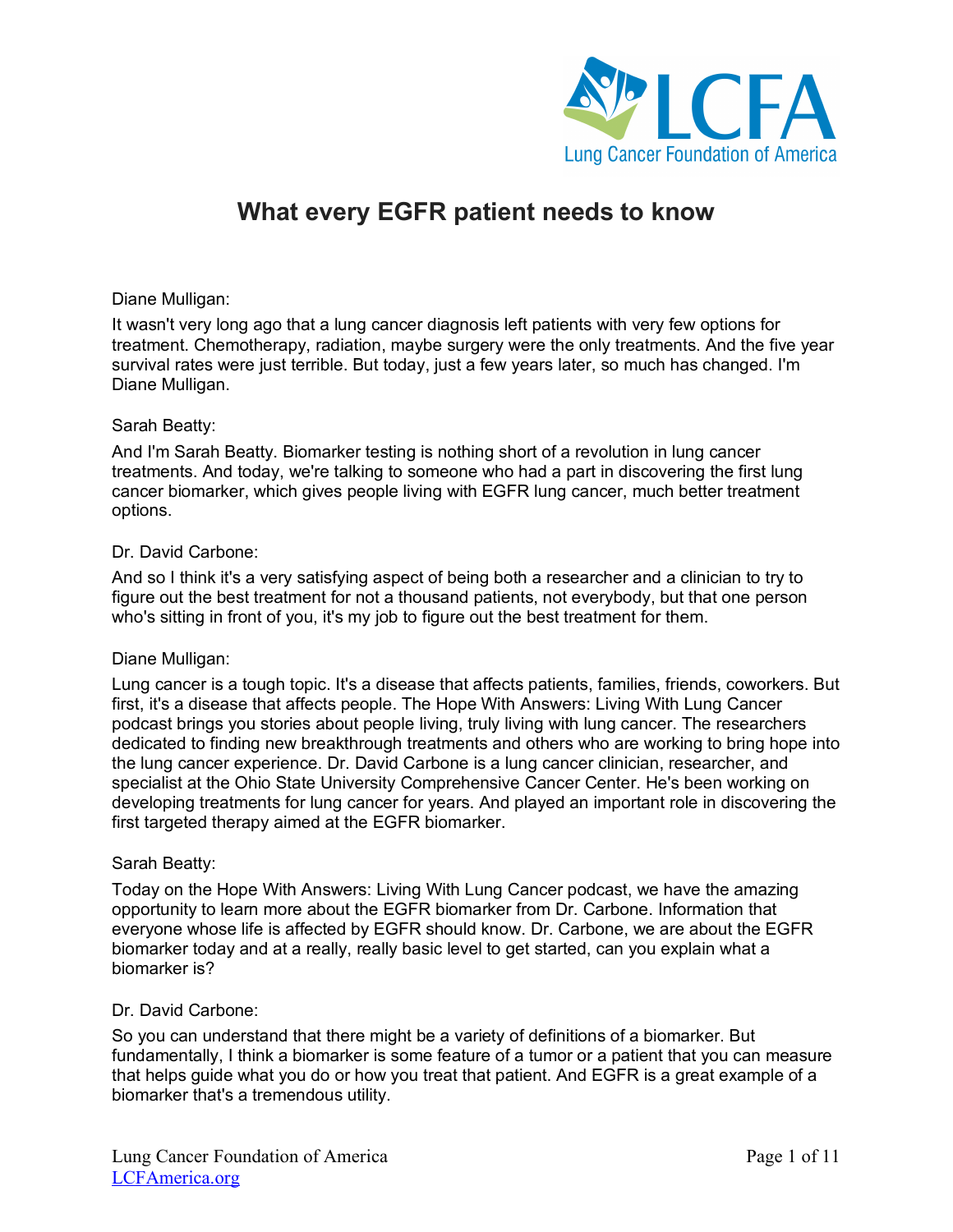

So we're going to get into some of that today. Again, at a fairly approachable level, does EGFR lung cancer affect some populations differently than others?

## Dr. David Carbone:

Well, it's certainly more frequent in some populations than others. So, in Asia and some Asian countries, the frequency of this biomarker is in the 50 or 60% range. Whereas in Spain, it's two or three or 5%. So it definitely varies from one population to another. But the bottom line is that if you have an EGFR mutation and you're African American, the implications for your treatment are really the same. If you're Japanese, it just, the frequency of finding that alteration is different.

## Sarah Beatty:

That's really interesting. So one of the things that LCFA works on, one of the LCFA's goals is making sure that everyone has access to comprehensive biomarker testing. Can you give us an idea of what comprehensive biomarker testing gives you as a doctor and the patient when it comes to someone with EGFR who's gotten that information back that they have EGFR lung cancer?

## Dr. David Carbone:

Yeah. So again, the definition of comprehensive can vary from one situation to another. But, right now there's maybe 10 or 12 different things that you can measure about a tumor that dramatically affect the type of treatment you choose for that patient. And historically people have said, "Well these two are more frequent than the others, so we'll only measure these two. And if they're negative, then we'll measure another one." But really, it's very clear to me that, for optimal patient care and getting the right treatment to the right patient as rapidly as possible, it's very important to measure for an entire panel of these markers all at the same time and before any treatment decision is made. Because as I said, it radically changes the best treatment options for that patient if you find one of these markers.

## Sarah Beatty:

That's a really good thing for people to understand. So I also understand that EGFR is one of those biomarkers where a liquid biopsy, which sounds really complicated, but it's really just a blood test like, we're all used to getting [crosstalk 00:06:00] in physical. The standard blood test is generally accurate and useful in terms of treatment. What can a liquid biopsy or one of these blood tests tell you about a patient's lung cancer?

## Dr. David Carbone:

Well, the EGFR is an example of a biomarker that's tested in the DNA of the tumor. And historically you've needed a sample of the tumor in order to test for that biomarker in the tumor DNA. But now this blood biopsy technology has really developed to a pretty advanced state, and so that these biomarkers which are mutations or alterations in the DNA and the tumor, can actually be measured at tiny amounts of them get into the peripheral blood, and you can measure it in the blood. And if you find this specific alteration in EGFR in the blood, then it is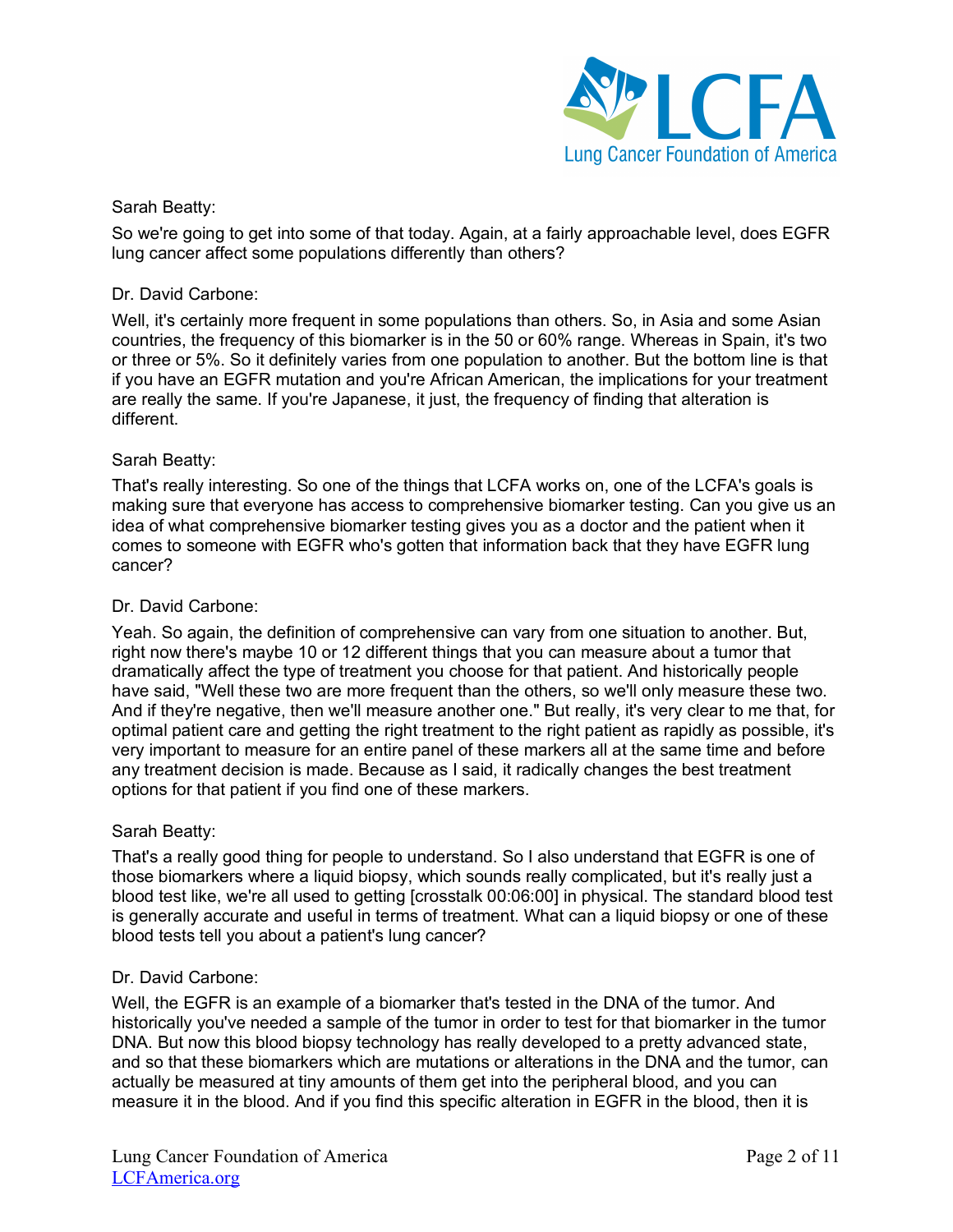

safe to act on that information and choose the EGFR appropriate treatment for that patient. And that's extremely important because very often we get patients who have tiny biopsies that aren't big enough for genetic analysis, or they have some urgency that they need to get treated right away. And you don't want to schedule a tissue biopsy that's adequate for tissue testing.

## Dr. David Carbone:

If you get a positive in a blood biopsy, just from a blood sample, then that's sufficient to act upon, like I said. The problem with blood biopsies is, it's not quite as sensitive as a tissue analysis. So, there are a significant number of patients whose tumors truly have this EGFR biomarker that the blood analysis does not pick up. And so in general, I don't rely only on a negative blood biopsy. The blood biopsy doesn't show anything, then I will look with a tissue biopsy. Because it, as I said, it makes such a huge difference to the way you manage patients. It really is tragic if you miss even one patient, if you miss this finding in even one patient and choose the wrong treatment for them, you're really doing them a disservice. So we try to look very hard for these markers.

## Sarah Beatty:

When you start to look at the EGFR biomarker, things get really complicated very, very quickly. We talk about EGFR and ALK and ROS1 and a couple others [crosstalk 00:08:57].

## Dr. David Carbone:

All these acronyms, you get the similar like the military or the [crosstalk 00:09:00].

# Sarah Beatty:

Right. And you think, oh, golly, like, it's just that complicated. Well, then you start to look at EGFR, and now there's Exon 18, 19, 20, 21.

## Dr. David Carbone:

Exon 19, Exon 20 Right. Point [crosstalk 00:09:12] deletions right.

## Sarah Beatty:

Good golly. I mean, this just gets so complicated. So can you help us understand what these, those are called subtypes or comutations? Like what information is that Exon string of numbers giving us?

## Dr. David Carbone:

Right. Well, that's a question with a long answer and a short answer. But basically, as I said, the biomarker EGFR is a mutation in the DNA that turns on the gene called epidermal growth factor receptor. And it turns out that there's many different ways the DNA can be altered in order to turn that gene on. The two most common ones are called, Exon 19 and deletion and L85R. L858R, which is an Exon 21 mutation. And I have a PhD in genetics, and I don't expect patients to have a PhD in genetics or most doctors to have one. But the letters, the description that I just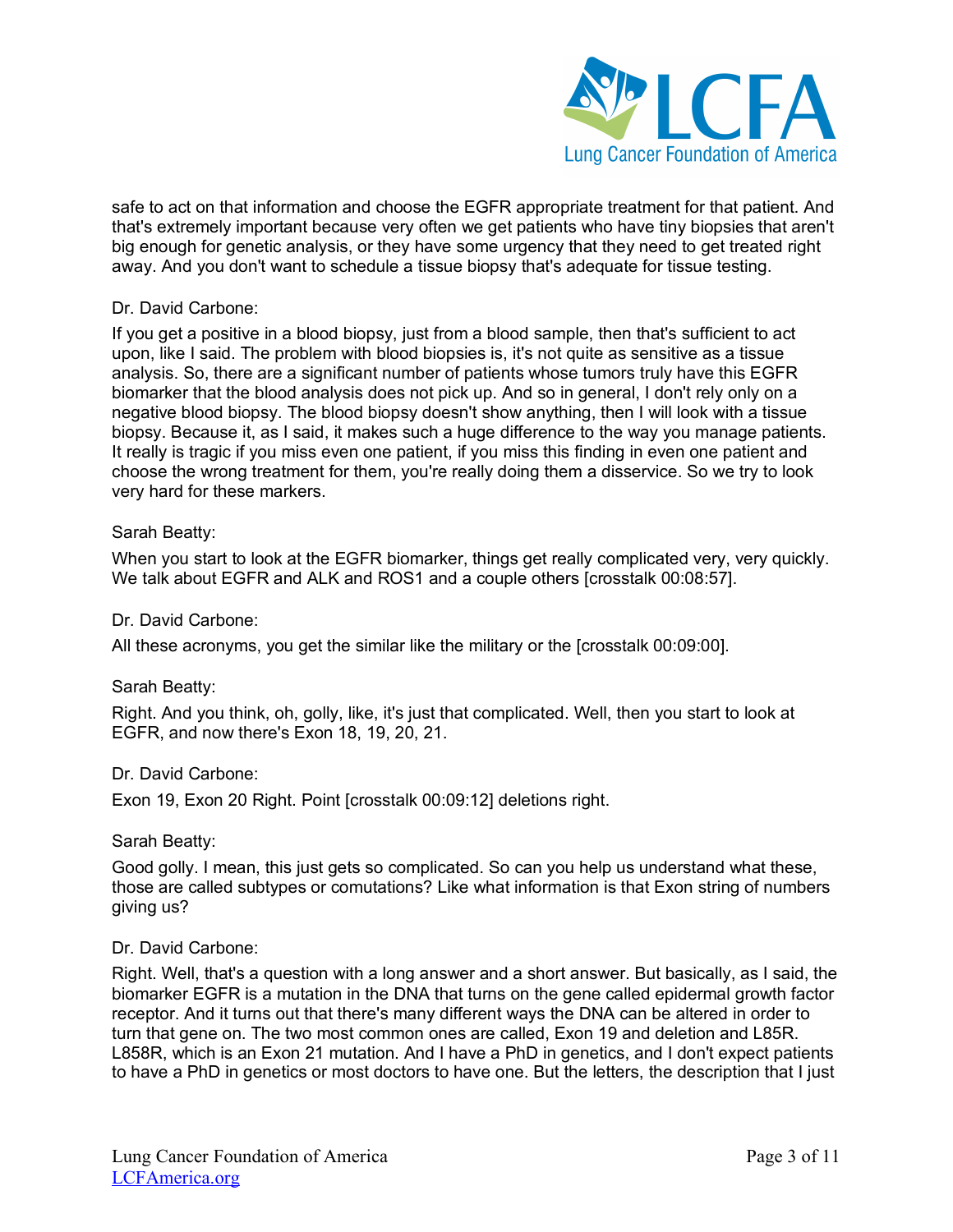

used describes exactly the alteration in the DNA that's associated with this activation. So the most common is Exon 19 deletion, and the gene is divided up into pieces called Exons.

## Dr. David Carbone:

And so, there's a piece of the gene that's Exon 19. And that alteration is a deletion of usually five amino acids in that protein, and that's the deletion 19. Whereas the second most common mutation is L858R, which is a point mutation of leucine, which is an L at position 858, to an arginine, which is designated as an R. Now patients don't really, don't really need to understand all the details of this, but it's extremely important for their physicians to. Because, you can't just say there's a mutation in EGFR, and that determines the treatment. Some of these mutations, the less common ones typically, have a totally different drug sensitivity pattern, and you should use completely different drugs and the more common one. So it is important to know, not just that your tumor has an EGFR mutation, but precisely which alteration the tumor's DNA has. And that makes a difference as well.

## Sarah Beatty:

So I want to stop just for a tiny moment here and talk about because, I mean, that was so much information. And I talked to a doctor a couple of weeks ago who, and she's a hospitalist, a generalist. Who works on the oncology ward now, and she says, "The number of people that I see with lung cancer, who've never had biomarker testing is really, really frustrating." And so I just want to, at this point, make sure for anybody who's listening for the first time, everything that you have talked about is what you can and should expect a thoracic oncologist to be able to ask those questions and then translate those answers. Is that right?

## Dr. David Carbone:

Well, certainly a thoracic oncologist. So at my institution we have 10 medical oncologists who do nothing but treat lung cancer patients. And they're expert at all of these aspects. And I have full confidence that they do the right thing when it comes to biomarker testing. But in the community, when you have a solo practitioner who treats every kind of cancer, breast cancer, colon cancer, sometimes even leukemias and lymphomas, and they have to keep up to date in all those different cancer types, it's extremely hard and very daunting to know all the details that are now important for treating a lung cancer patient. So, part of the mission of foundations like yours is really to empower patients to at least understand that their tumor needs to be tested for these things and ask their doctor about them. These are very well spelled out in the oncology guidelines, the NCCN guidelines for the basic biomarker testing that should be done.

## Dr. David Carbone:

And potentially, if they're not confident that the right thing is being done to get a second opinion. And it is really important to get the right treatment first. So a doctor in the community may say, "Fine, you can get a second opinion, but I'm going to give you a dose of chemotherapy just because lung cancer is a bad disease." That's generally a bad decision because, if you get a dose of chemotherapy and immunotherapy, which is more typical, that can increase your risk of complications from, if you end up having an EGFR mutation, for example, it also costs a lot of money and it can delay starting the right treatment. And it also eliminates the possibility of you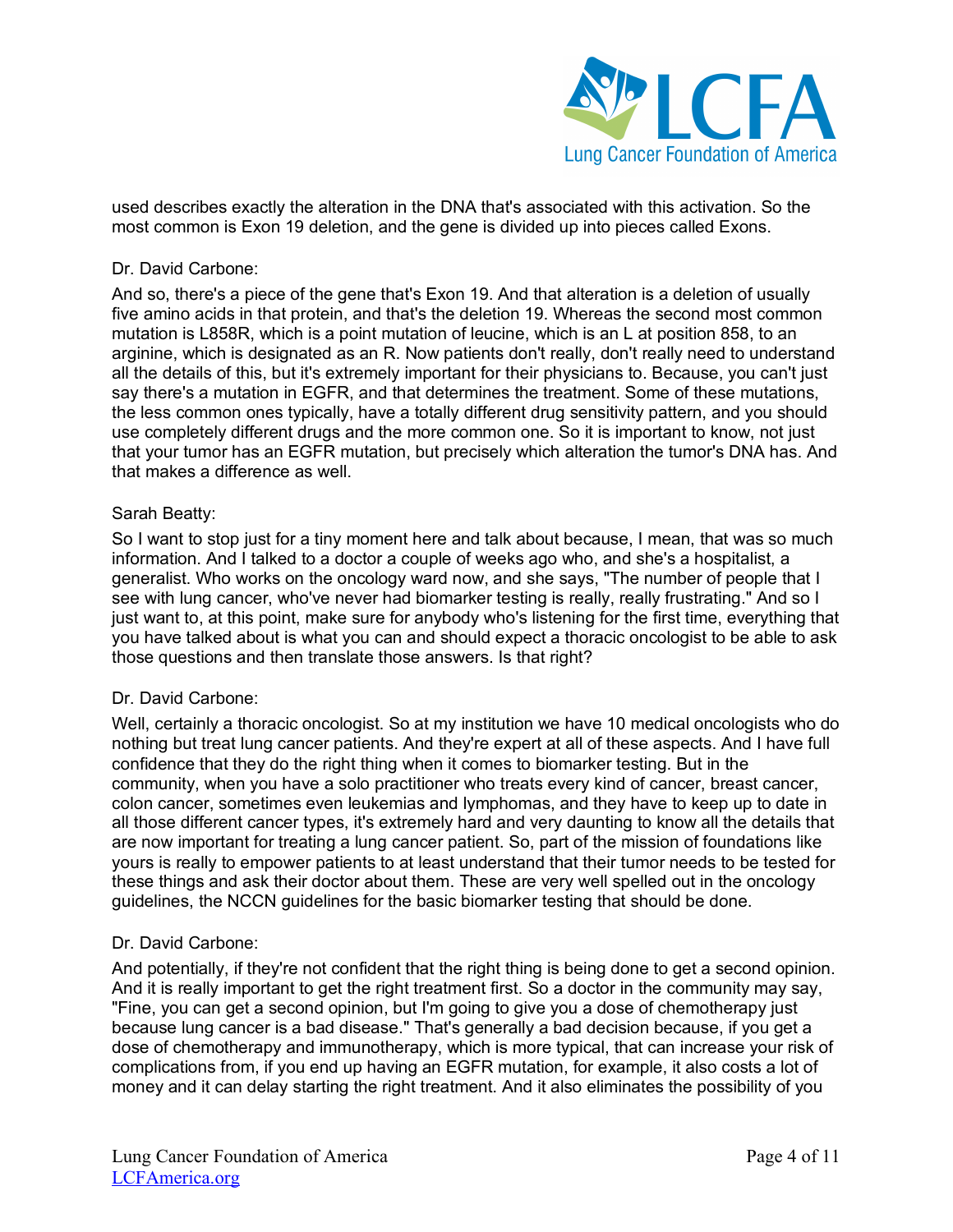

participating in a first line clinical trial. So don't start a random treatment just because it's available, start the right treatment after the right testing.

## Sarah Beatty:

Well, let's talk about the right treatment for just a second. You have mentioned two and we'll get to both of them. But, the first one is a targeted therapy. What targeted therapies, and you can kind of explain what a targeted therapy is. What targeted therapies are available to someone with EGFR and its various subtypes?

## Dr. David Carbone:

Well, there are many. The two most common mutations are sensitive to most of them. But the most current generation targeted therapy for the common EGFR mutations is osimertinib. And it's been developed as a selective inhibitor of just the mutant form of this protein and not the normal form, since every cell in your body has the gene and many other cells, particularly skin and gut have actually expressed the protein as well. So, it's been found that, that drug has a very good efficacy and a low toxicity, and is the most commonly prescribed first line treatment. It also has the advantage of having good brain penetration, and these types of tumors often spread to the brain and the osimertinib can prevent the development of brain metastases or even treat the ones that are found at diagnosis. Some of the other mutations, as I said, though, are better targeted with other drugs.

## Sarah Beatty:

So is it right to say that these targeted therapies are designed to work with a really specific-

## Dr. David Carbone:

I didn't define targeted therapies for you, did I? So, the way we refer to targeted therapies is a therapy that targets one of these specific alterations that we've been talking about. So the EGFR gene is a gene that controls the growth of many cells in your body, and that's how it was discovered. And the cancers have found that if they can switch this gene on in an abnormal way, unregulated way, that, that causes the cancer to grow in an abnormal unregulated way. And in most tumors with this alteration, really the EGFR gene alteration is the primary driver of that cancer's growth. And that's why we call these alterations driver alterations or driver mutations.

## Dr. David Carbone:

Well, that's fortunate if you only have one Achilles' heel or one feature of a cancer, that's driving it, then if you're smart and science is found, but there are specific drugs that can turn that specific gene off. They can make the drug target that gene specifically and turn off the alteration that was turned on by the mutation. And so what we find is that, we can give these drugs, which are usually oral drugs, that they turn off this alteration specifically in the cancer cells. And sometimes almost like magic, the cancer melts away and the patients often have no side effects at all. It's really a dramatic efficacy that we see when you have a known driver and you have a drug that targets that driver.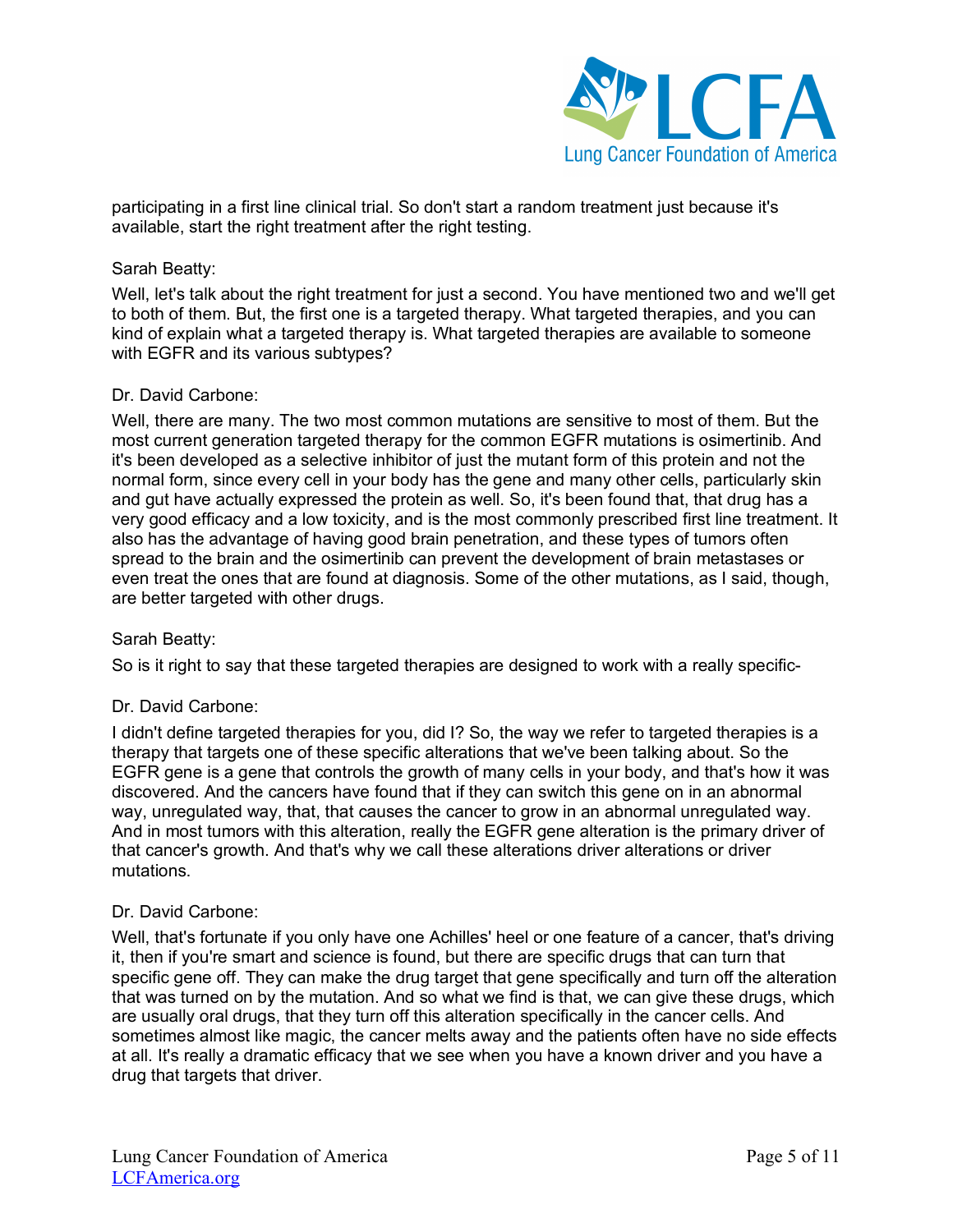

That's amazing. So one of the other things, and you just mentioned it a moment ago, that we hear about a lot is, immunotherapy. And sometimes they're in combination, but let's talk sort of isolated here about immunotherapy. And that's the idea of kind of harnessing the body's own immune system to fight lung cancer. So is immunotherapy effective for someone with the EGFR mutation?

## Dr. David Carbone:

In general, not. Now, does that mean that we never use it? No. There are situations where we use immunotherapy with virtually every type of lung cancer, but it is the wrong treatment as a first treatment for EGFR mutated lung cancer. The response rate is extremely low for immunotherapy and very high for targeted therapy. And with the modern targeted therapy drugs, it's definitely the wrong thing to start with. Now, there are regimens that include immunotherapy and after the tumor becomes resistant to targeted therapies. But it's definitely the wrong thing to do to start with immunotherapy if you have a EGFR mutated tumor.

## Sarah Beatty:

That's good for people to know. So you mentioned a little bit ago that, targeted therapy generally is a pill. So, that's fairly easy to take, you can take it home, you don't have to go to like an infusion center. It's not a clinical setting to take this medication. And in general, is it right to say that a targeted therapy doesn't have the kind of side effects that something like a chemo or radiation might? Or, is it not right to say, oh gosh, it doesn't have any side effects.

# Dr. David Carbone:

Well, these are all powerful medicines designed to treat a life threatening disease. And so I think it's safe to say all of the treatments for lung cancer have some potential for side effects, include even the best targeted therapies. And many people take chemotherapy with very tolerable, minimal side effects as well. But, I think it's safe to say that most people who take targeted therapy for EGFR mutated lung cancer have very few side effects that are very tolerable. And primarily a mild skin rash, though, many people have none. Or slightly looser bowels than normal, that is readily controlled.

## Dr. David Carbone:

And the thing with side effects is it's dependent on the type of treatment. So the side effects for immunotherapy are really totally different than the side effects for chemo, totally different from the side effects of targeted therapies and even different targeted therapies have different side effects. So, every time a patient starts on these, the doctor and the nurse should really explain to them what they might expect and how to deal with it.

## Sarah Beatty:

You mentioned a little bit ago, clinical trials, participating in a clinical trial. And I wonder if you can talk through why someone living with EGFR lung cancer might participate in a clinical trial. And maybe you could even expand on it to say, when might they participate in a clinical trial?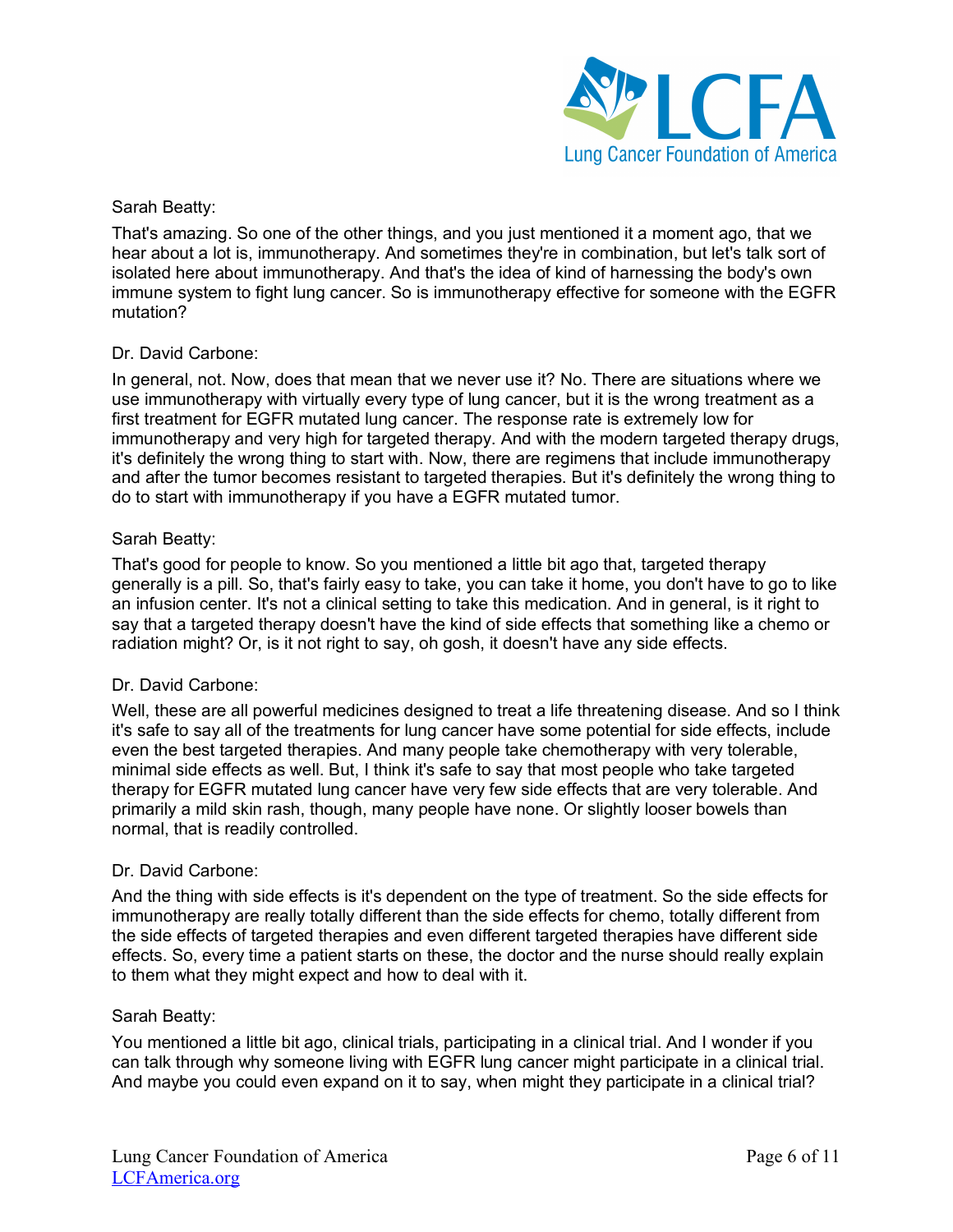

## Dr. David Carbone:

Well, even though cancer treatment has advanced dramatically in the 35 years, since I've been treating lung cancer patients, the treatments we have are good, but they're far from perfect. With the modern drugs for EGFR targeted therapies, we get response rates that are super high. And 80, 90% of patients have substantial benefit from these drugs, but not everyone. And these drugs are generally not curative so that when you treat a patient with EGFR mutant lung cancer with osimertinib, they can have a dramatic response that can last years. But in general, I tell patients, if you live long enough, the cancer will become resistant to this drug and we'll have to look for a plan B. And so, even though we've come a long way, I think that there's some very exciting research that's going on now, for example, to make the depth and duration of the efficacy of these targeted agents, better from the very beginning of treatment.

## Dr. David Carbone:

And so we have a trial that we now have are treating patients on. Combining osimertinib with a drug that targets beta-catenin, which is a resistance pathway. And so, I think that's a worthwhile trial to be enrolled in. But also when the tumor becomes resistant, there are trials trying different drug combinations and alternative drugs to treat patients whose tumors have become resistant to first line therapy. So, I tell patients that clinical trials are tomorrow's drugs available today. Tomorrow's standard of care available now is part of a clinical trial. And with these imperfect treatments, I think it's very reasonable to consider clinical trials at every stage in your cancer journey.

## Sarah Beatty:

It's so wonderful these days is that, you talk about a plan B, but people are living long enough at this point, thanks to these wonderful-

Dr. David Carbone:

C and D and E and F.

## Sarah Beatty:

Yeah. Which is just, I mean, that's just amazing. And it's such a serious topic and there's so much serious work that does need to happen, but I think every now and again, it's kind of nice to think, my gosh, C and D and E and F and whatever, because there are people living with it. And thanks to this kind of research.

## Dr. David Carbone:

Well, even beyond drugs or trials, we now often treat patients what we call beyond progression. So, a patient will be on the drug, they'll have 20 sites of disease, all of them will shrink nicely, but then one will grow. And now we can used targeted radiation, for example, or even surgery to treat that one escaping tumor, and then continue the drug. And sometimes for years beyond that are able to control the general disease. So we've learned in not only to switch to different therapies, but how to better manage a patient on their first line therapy.

Sarah Beatty: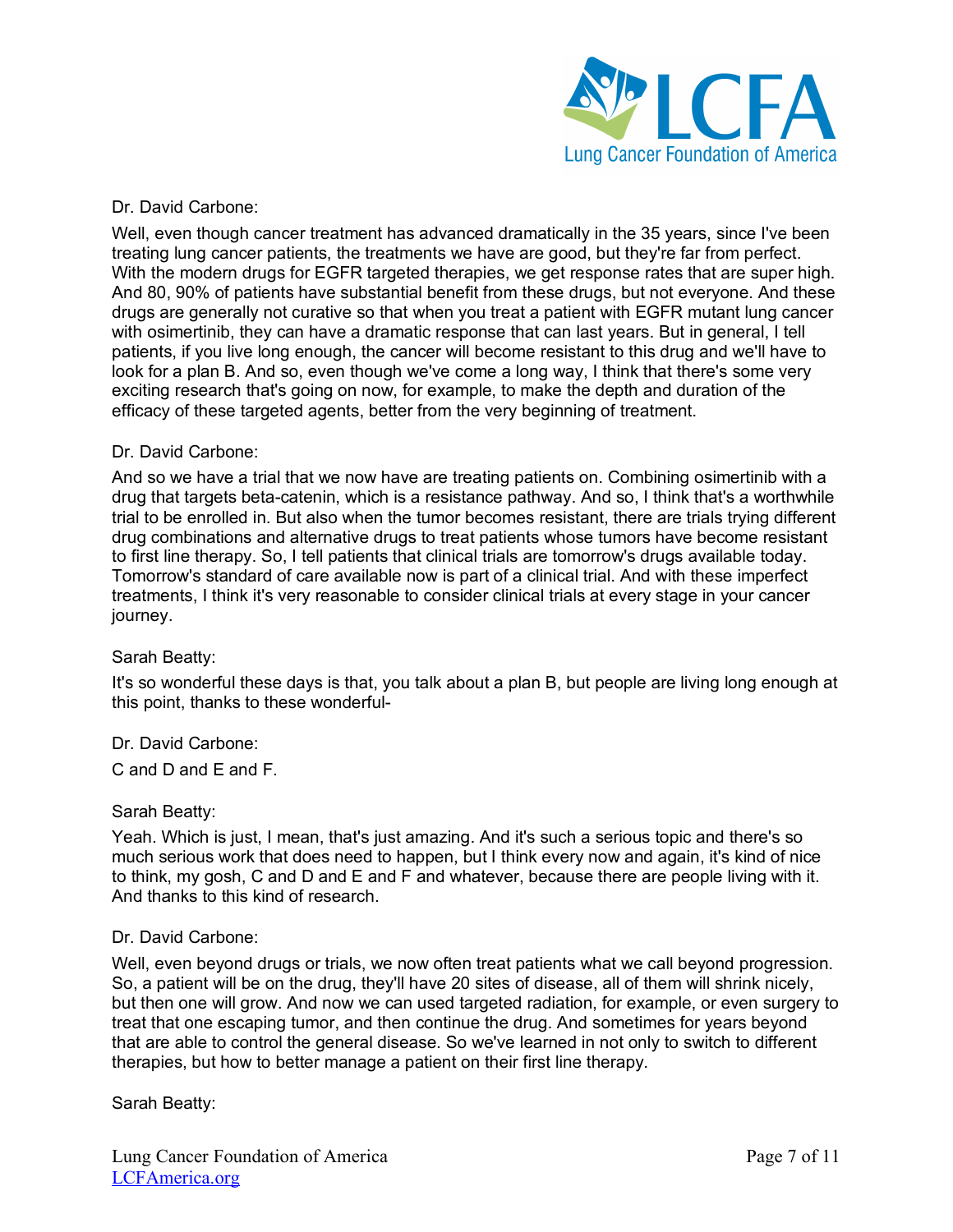

That's amazing. So, we've kind of talked about that a little bit here. One thing, and you just mentioned this, that is very common in lung cancer is that, with the right treatment it can be controlled for a while, but it has a really nasty tendency to, what's called, develop resistance to various treatments. And meaning that treatment quits working and the cancer starts growing again. What does this mean? What does that information mean for someone who is living with EGFR? Does that happen more or less often with somebody with EGFR lung cancer?

## Dr. David Carbone:

All of the targeted therapies eventually lose efficacy and the tumor becomes resistant. And for a given patient, it could be three months, it could be three years, it could be 10 years before the tumor becomes resistant. So it's difficult to say in a given patient. There are what we call comutations that can alter that course. So, if a patient's tumor has the EGFR mutation and another gene called P53, they tend to have a shorter duration of efficacy than if they don't have the P53. But, nobody can predict what will happen for a particular patient. And that's why we often do another genetic analysis when the tumor starts to grow again in a multifocal way. Because sometimes we can identify, what we call bypass pathways that can be targeted such as met or transformation to a different of cell, which is treated differently like small cell lung cancer. So often we'll do a biopsy at the time of resistance development to see if we can find a smart plan B.

# Sarah Beatty:

Got you. Well, and it's so interesting because that's kind of my next question is that, and this is my rough understanding, so I hope you can illuminate me here. EGFR has kind of a tendency to turn into, so EGFR non-small cell lung cancer has a tendency to turn into small cell lung cancer. And I wonder if you can give us a little bit of information about that. Do we know why that happens? And what does that do? You just mentioned that you do another biopsy at that point, and then what information do you find and how does that affect the course of treatment?

## Dr. David Carbone:

So we know a little bit about that process. Small cell lung cancer characterized by mutation of two different genes called P53 and RB. And it also looks different under a microscope. And it's been found that especially if you have non-small cell lung cancer, with the EGFR mutation. But if it also has a P53 and an RB mutation, then that tumor tends to escape control from the targeted therapy by transforming into what looks under a microscope like small cell lung cancer. Now this small cell lung cancer still has all the same mutations. And so to me, it's technically not correct that the tumor becomes resistant because it's small cell, it becomes resistant because it's resistant to the drugs, but it looks like small cell under a microscope.

## Dr. David Carbone:

And so therefore we treat it like small cell in practice with a chemotherapy, a regimen, and sometimes radiation as well, and sometimes we continue the EGFR targeting as well. It certainly, we're not as good at treating these transformations or these resistance mechanisms as we are in treating the initial disease, which is why I personally am focusing on that very first treatment, how to make it more effective and last longer. So we're not chasing resistant tumors, we're trying to kill it day one and have it not come back. That's my goal.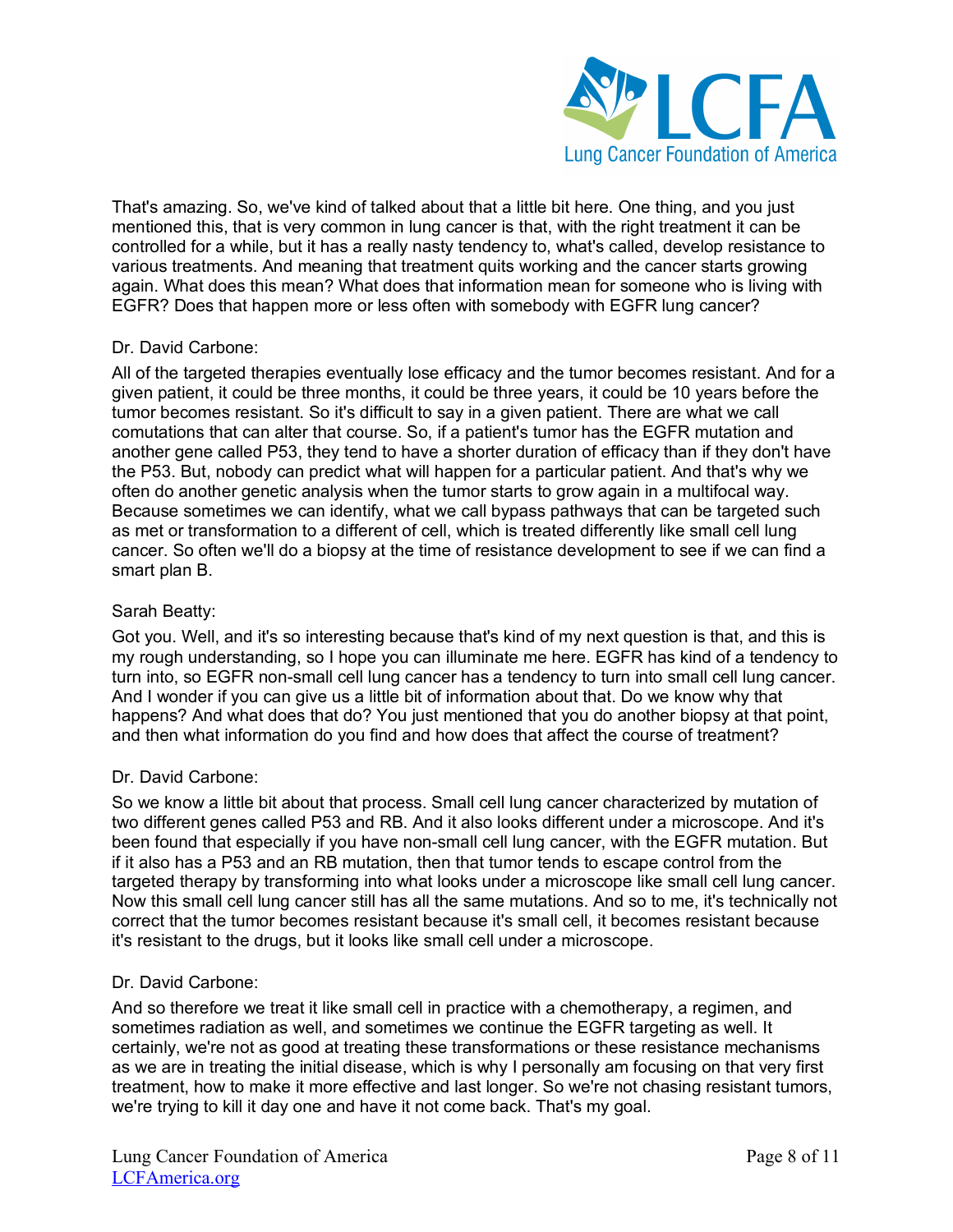

Get it in the first place. You and I have talked a number of times and you have this incredible depth of experience and background. You've been battling this for a handful of years.

# Dr. David Carbone:

Yeah. More than a handful.

## Sarah Beatty:

But I understand that you're one of the researchers who discovered EGFR and its importance in treating lung cancer. Can you just from your vantage point as, from the beginning of your career where all of this was absolutely cutting edge and there was really only a plan A, to now being able to talk about all the information that you're able to act on through biomarker testing, different treatments, different options, testing again. How did the discovery of EGFR come about? And what's the place of it in the sort of history of treating lung cancer?

## Dr. David Carbone:

Well, again, that's a question with a long answer and a short answer. But basically the EGFR pathway was discovered just by a very smart, basic scientist doing basic research on how cells grew and how they stopped growing. And there's a guy named Stanley Cohen who found a substance that caused rat's eyes to open faster and their teeth to grow faster, and he called it epidermal growth factor. And it was found that when you throw this stuff on cells, they grow faster. And so, people developed drugs that blocked that receptor, but they had no idea that they were activating mutations in EGFR. And so, these drugs were applied in clinical trials in unselected patients, and almost none of the patients had any benefit. The tumor just kept growing, and it didn't really care about that drug.

## Dr. David Carbone:

And then a few patients had dramatic durable responses. The next scan you do, shows like, almost complete resolution of the cancer. And that tells you that there's something different about that person's tumor compared to the person whose tumor didn't respond. And so it was actually back in 2002 that I had a patient that had a dramatic response just in one of these trials where most people didn't respond. But he had a dramatic and durable response, and we decided to look to see if the EGFR gene was structurally different in his tumor and it turns out it was. And we presented that at the AACR meeting before the papers describing it came out.

## Dr. David Carbone:

But it turns out that, that these alterations in the DNA of this subset of tumors, really is a great biomarker for picking patients to use for this targeted therapy. And that kind of matching of drugs to tumor characteristics or tumor biomarkers really revolutionize the field of lung cancer therapy into one where we tailor the treatment to the tumor characteristics like we've been discussing. And really has made dramatic differences in patients lives taking patients that are near death and bringing them back to a normal quality of life, which is something we never saw in the pre-targeted therapy era. Where the average survival was four to six months from the time of diagnosis to death. And now we're seeing many years.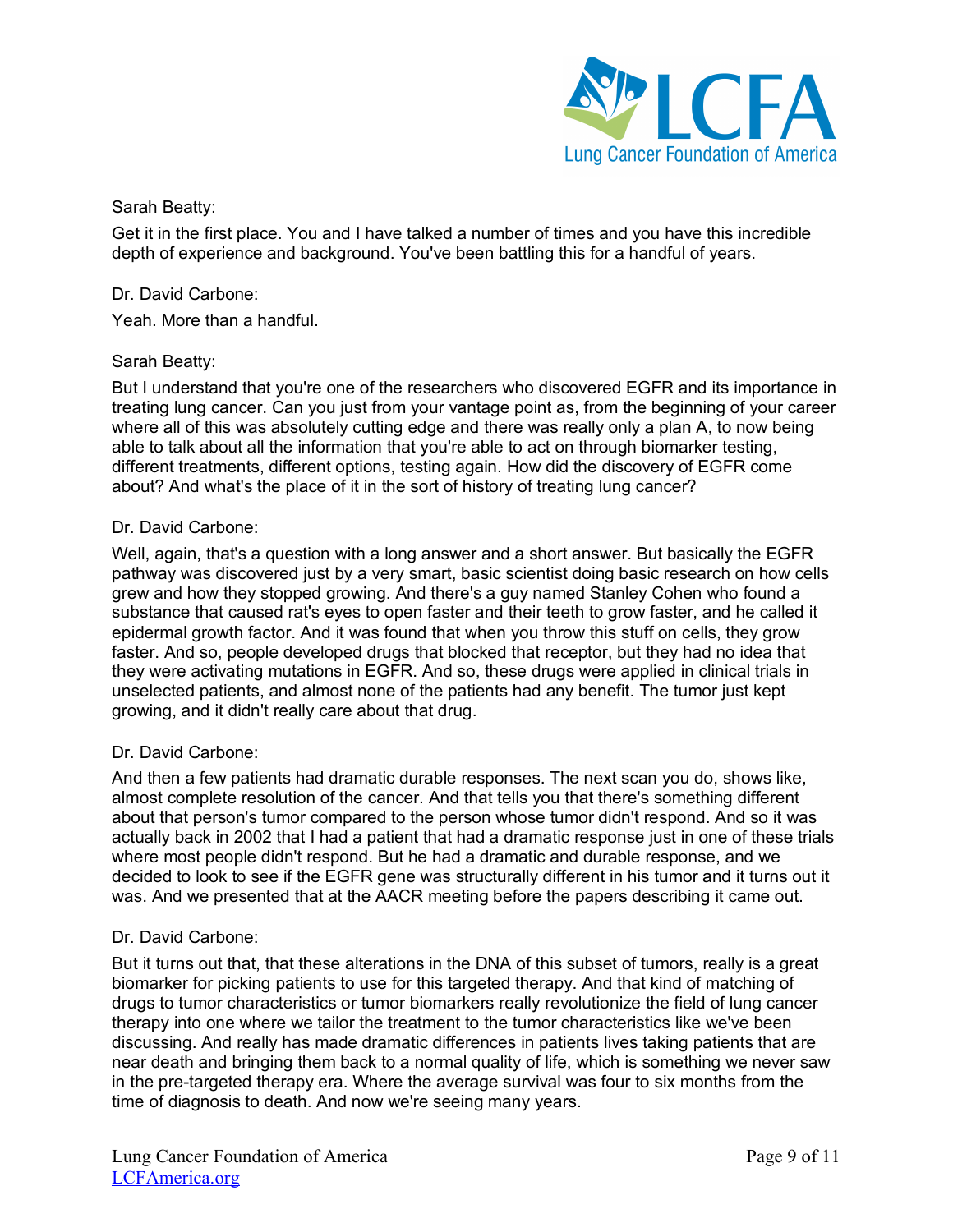

What is that? I wonder what that, for a researcher like you were talking about yourself, what is that aha moment like? I wonder like, so many of us would go, "Oh gosh, we have 98 people who aren't responding. We have two that are, that's just an anomaly." But what is it about the researcher, the lung cancer researcher that goes, ooh, ooh, ooh, ooh. What about those two? Let's dig into those two.

## Dr. David Carbone:

Yeah. Well, when you are a clinician, seeing these patients, you're not standing in front of an audience and trying to deal with a thousand patients at once. You have one patient in front of you and your job is to do the best job you can for that one patient. And it doesn't matter if you find an alteration that's present in two or five or 10% of people, and what matters is whether that patient has it. And if that patient has it's a hundred percent. And to me, we have to not only take things from mouse experiments and test them in people, but we have to learn from people about what the best mouse experiments might be. So, when I see my patient and they have an unusual response to a drug, the first thing I think is, is there some characteristic of that patient that I could try to figure out that might help, that I might look for, in other patients that could help match treatments to them and give them better outcomes?

## Dr. David Carbone:

And so, I think it's a very satisfying aspect of being both a researcher and a clinician to see these patients and see the variability between patients and the variability from one person's cancer to another. And to understand the complexity in the laboratory of what drives a tumor and what makes one tumor different from another. And try to match those two and try to figure out the best treatment for not a thousand patients, not everybody, but that one person who's sitting in front of with kids at home and a husband, and suddenly been hit with this diagnosis. It's my job to figure out the best treatment for them.

# Sarah Beatty:

Well, what it seems like, it's just the most impactful, meaningful puzzle solving that there could be is, making those connections and solving these life and death puzzles that you and many other researchers are doing. And I am so grateful that you've got that kind of mind to do that work.

## Dr. David Carbone:

Well, these aren't subtle effects. Like I was saying, these are, if you can find that match in a prompt, period of time and implement it, like I said, these people can return to a normal quality of life. And from being in pain and short of breath and back to normal, basically. And that is something that we try to do with every patient.

## Sarah Beatty:

Well, Dr. Carbone, thank you so much for your time today. I really, really appreciate it. Dr. Carbone has such a wonderful way of explaining complex terms so clearly. We're grateful to him for his time today. That's Dr. David Carbone, of the Ohio State University Comprehensive